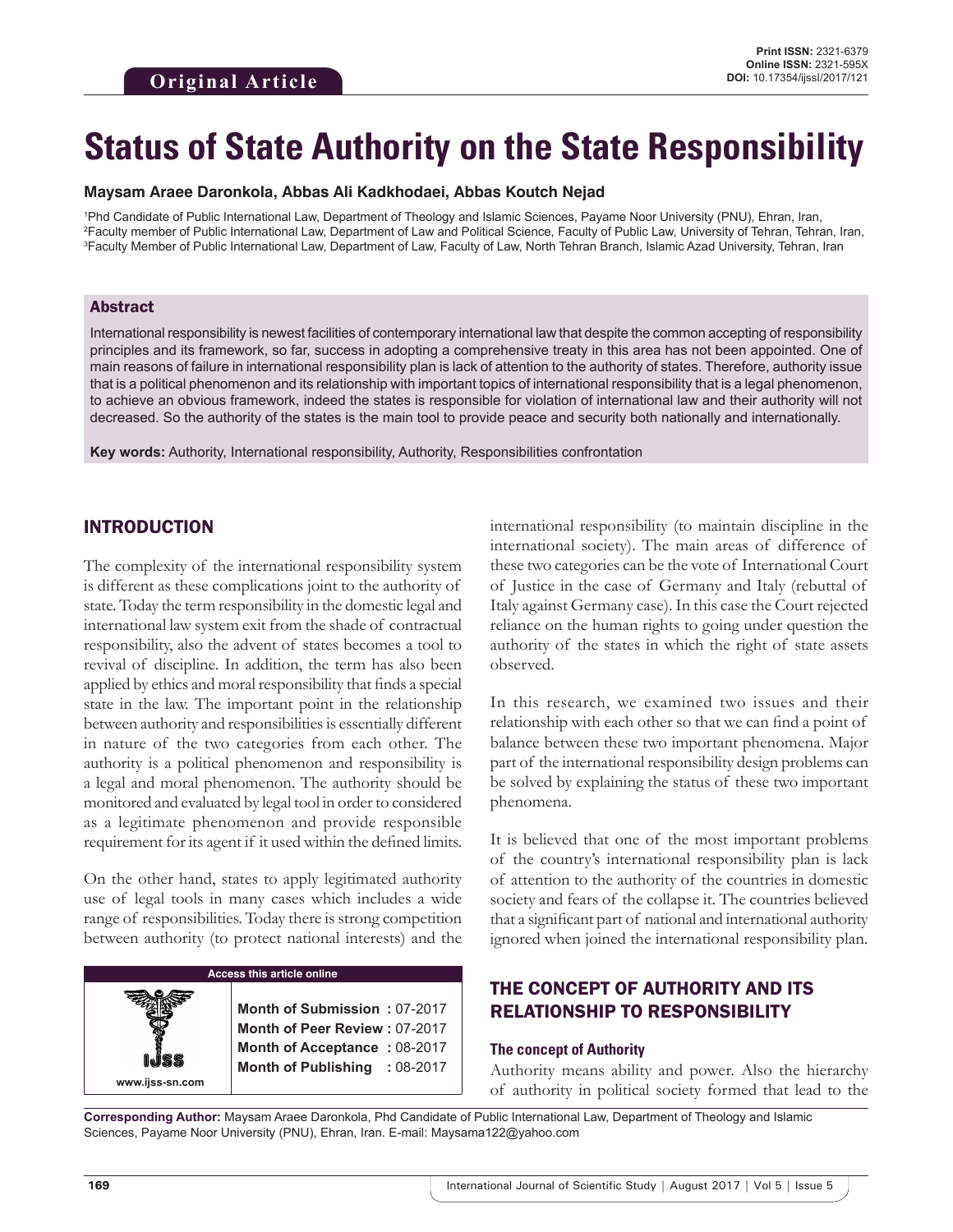concentration of power in a political entity called the state and it legitimately can use phenomenon called power, which it so-called authority. (May, 1998: 94)

In the international society, sense and concept of authority is different from its concept in domestic society and it may be called the state support in supply the interest of the country and people and also protection of rights (human, not just its citizens) and bring peace, stability and security of the authority.

Almost all lawyers insisted on the theory that there is a form of common social responsibility in the structures and sociological analysis of responsibilities, that everyone transfer a basic task, which is responsibility of them (Tully, 2005: 3)

The main task cannot emerge arbitrarily and only one centralized political power due to its authority needed it.

So, mainly concentrated political power has to request responsibility in the society. The international society also suffer from organizational entities, such as the United Nations have played such a role and trying to do such measures through organizations such as the International Court of Justice.

Moreover beside the opinion, some also have jointed the authority with obligation to implement the legal obligations. From this perspective, as the authority closely related to the ability and power as well as closely related to the duty (May, 1998: 136).

On one hand, the phenomenon called the authority, there is power of states and on other hand there is authority of the duties of states. These duties are assigned to the states legally. So the authority of states is resulted of legal authority. (May, 1998: 150) and because the law is powerful, therefore, law enforcer also considered powerful. So authority and rule of law cannot be viewed only from this perspective.

## **Functions and Duties of the Authority**

The authority may be different instrument and each variety of it deserves to legitimacy but the authority cannot overtake the rule of law legally and always take steps within a framework that the law has defined for that. Authority excluded the framework of law (including the natural and unnatural laws), loses its legitimacy based on its existence or its behavior. The essential characteristic of any authority is linking certain principles of law and in particular the rules of the responsibility to justify its legitimacy and enforcement of rules of responsibility. Therefore the duty of the state is justice enforcement; as a result the authority

is state right and tool for the enforcement of justice. Politicians known authority as beauty to the property, and they believe because it is necessary to maintain order and peace of society, it must not be under question that because of issues such as state immunity or the immunity of heads of state is also due to maintaining the authority and influence of rule. It is notable that authority is not infinite and responsibility system determines that authority to what extent and under what conditions can be overthrown.

However, the study of literature on the relationship between the authority and responsibility in addition to some researcher interpret it in line with the rule of law (Marmor, 2012: 65), some also known it a moral duty that is submit to the law (Marmor, 2012: 511) and still others link it to discipline and prevent of private justice (Marmor, 2012: 540) and others consider it essential to equality of human beings. All are equal, so law and states must guarantee equality (Marmor, 2012: 569). Some other expects justice enforcement controlled by the right and responsibilities system (Marmor, 2012: 335)

Inherent duty of any powerful states respected human will and as far as law and discipline are not changed, the authority should not overlook the right.

For example, the states without any reason exclude or limit the people to marriage and to work unless peace and security is threatened.

So a certain limit for authority and free will of human and states' authority determined. In this situation, free will doesn't disturb the discipline and the authority has not also led to despotism. Enforcement guarantee of each of these two categories is also a moral responsibility. In such situation the states must understand that free will and independence is not the basis to escape responsibility, but free will is strong evidence for the existence of responsibility (May, 1998: 32 & 71).

It should also be noted that in order to use authority cannot be careless to history and historical context. In many cases states organize affairs with respect to bureaucratic experiences. The responsibility system cannot be careless to functionalism of state that shaped based on historical experience. For example, states have to arranging the society to suspend some human right (Corlett, 2013: 37). The situation posing during the crisis and so to ignore the rights, authority do not marginalize.

## **The Relationship Between the Authority and Responsibilities**

Today there is relationship between authorities with the issue of responsibility because public opinion to the responsibility system is based on interest and discipline and that it show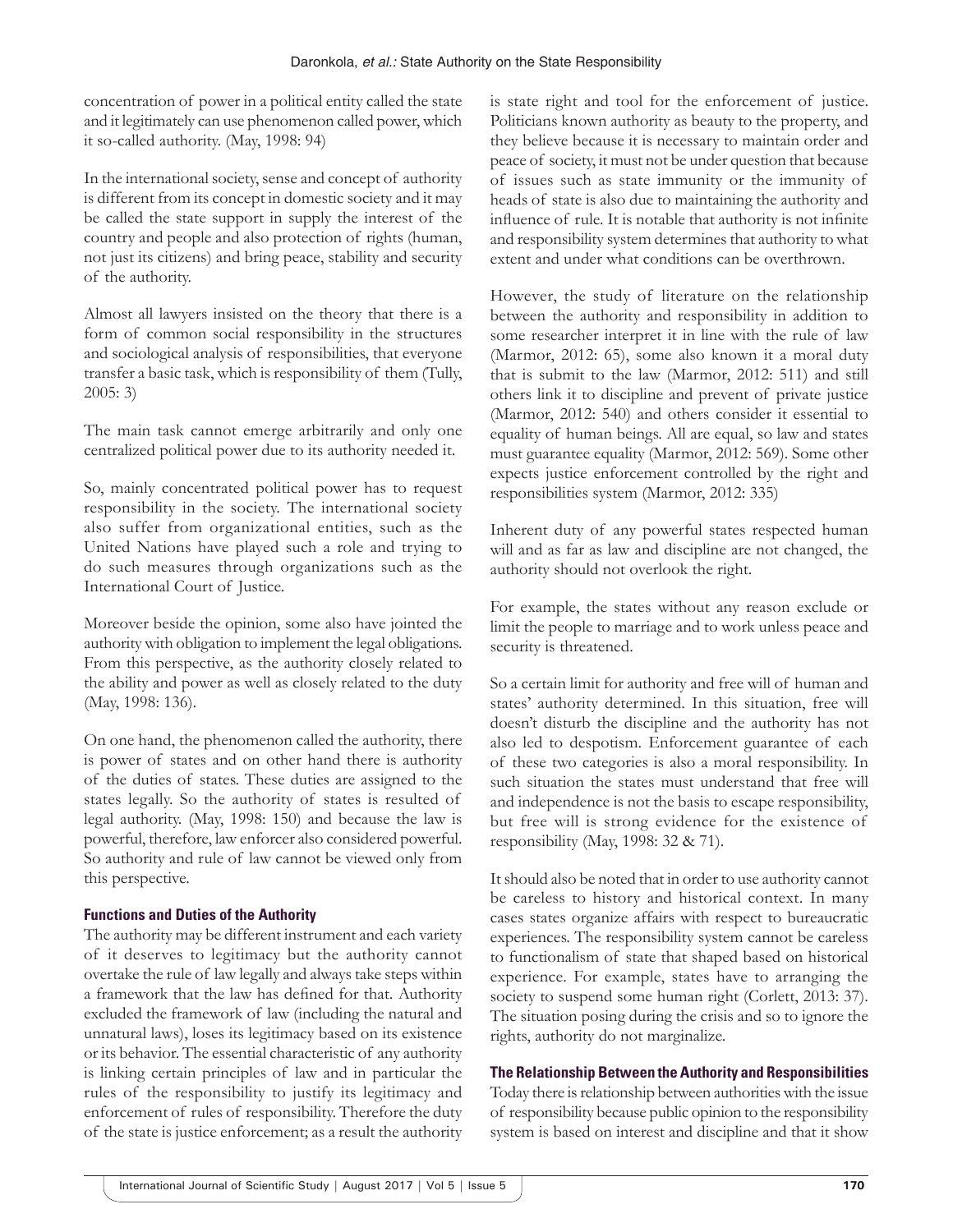a phenomenal place called state - in the development and application of a wide range of responsibilities in the communities. In fact, the phenomenon that called state cannot be main tools of the authority.

Today important part of the responsibility system in domestic law and international responsibility formed based on foundation of policy principles, is not based on right and duty system. If we refer to the opinions of philosophers like Kant, we concluded that he knows the establishment of responsibility system based on the right and duty is correct but impractical. (Kant, perpetual peace: 128)

Responsibility system in relation to the authority divided into two branches by different entities. A set of responsibility rules is political and these rules are needed to state life and on the other hand a set of the principle of responsibility has individual aspect and regulate of the mechanical life of people in societies (Young, 2011: 3). In the responsibility with a political nature, the aim of creating and implementing rules of responsibility, ensuring the interests of society and the state in this situation structure and the subject of social justice and a variety of justice (such as restorative justice). States failure to distribute justice in this structure and are responsible due to the failure. The scope of such responsibility is so vast that cause to delegitimize the state. The authority should take steps to justice. Because when injustice is structural, then the legal system of responsibility will lose its sense and concepts. In this situation the authority of state expanded and justice marginalized (Young, 2011: 95).

Moreover, the above points should be mentioned that authority also will have political responsibility. This responsibility is very similar to the duty that the responsibility of state responsible, is lack of perform assigned duties. However, there may be or may be not fault that in any case the responsibility for the state is not effective. The authority is responsible itself and requests the responsibility of its subsidiary element.

In such a framework should not ignore the fact that an important part of the inherent jurisdiction of the states is protection of the right and determine the duty of its subsidiary elements.

Deviate from any of these cases caused the reaction of state and according to the philosopher Hart the responsibilities are posed. In fact, today legal responsibility is a synthesized phenomenon that is sum of political, moral, civil, social and economic responsibility.

Hart also in drawing the responsibility gives a special role authority because Hart's division of legal rules, the focus on organizing secondary rules to entities called state. (Hart, 1961: 99 & 117)

Hart understands the authority of the state and divided legal rules into primary and secondary rules in this regard. He knows secondary rules in regard to state authority are applicable. According to Hart's theories state just not claimed responsibility, but also legitimate it rules. He also knows many of legal issues; even those are apolitical related to the acts of rule.

In fact, he believes the distribution of justice by the state and therefore highlighted the role of state from other legal and political plants. Some scholars of rights know implementation and enforcement of responsibility as kind of state commitment to enforce distributive justice (Rawls, 1999: 35). The scholars assuming the enforcement of distributive justice, is an act of authority, and claim of responsibility in line with the authority of the states is justifiable.

So, regarding the authority as a political phenomenon and responsibility as a legal phenomenon, we are forced to accept the fact that there are always political views to the responsibility system and given the relationship between the authority and the responsibility, individual responsibility and social justice should not be analyzed separately. In such opinion, domestic and international responsibilities as one topics of political morality are classified (Ripstein, 2001: 12) that its main purpose is distribution of justice.

In addition to thinking, it should be noted that some of the lawyers, sociologists and politicians try to avoid having the philosophical and ethical views to responsibility. They believed that the language of authority is tied to the national interest and mainly does not understand well the philosophy and ethics, profit and profit-oriented language. From the perspective of political system, risk should be fairly divided, because anyone will not accept justice. In this situation, other duties of political authority said is distributive risk; in addition need to control the risk. The level of risks in the society reduces as much as possible. It might be argued that this view is that in a democratic society brings authority to state.

If in the dictatorship or monarchy society, the will of the king leading to the authority, in a democratic society, responsibility to discipline, risk distribution, dispensing justice and contact cause the necessity of authority (Coleman, 1992: 430).

The other effects pose as a political phenomenon in sovereignty and as a legal political phenomenon. Sovereignty would also be entitled to claim responsibility and therefore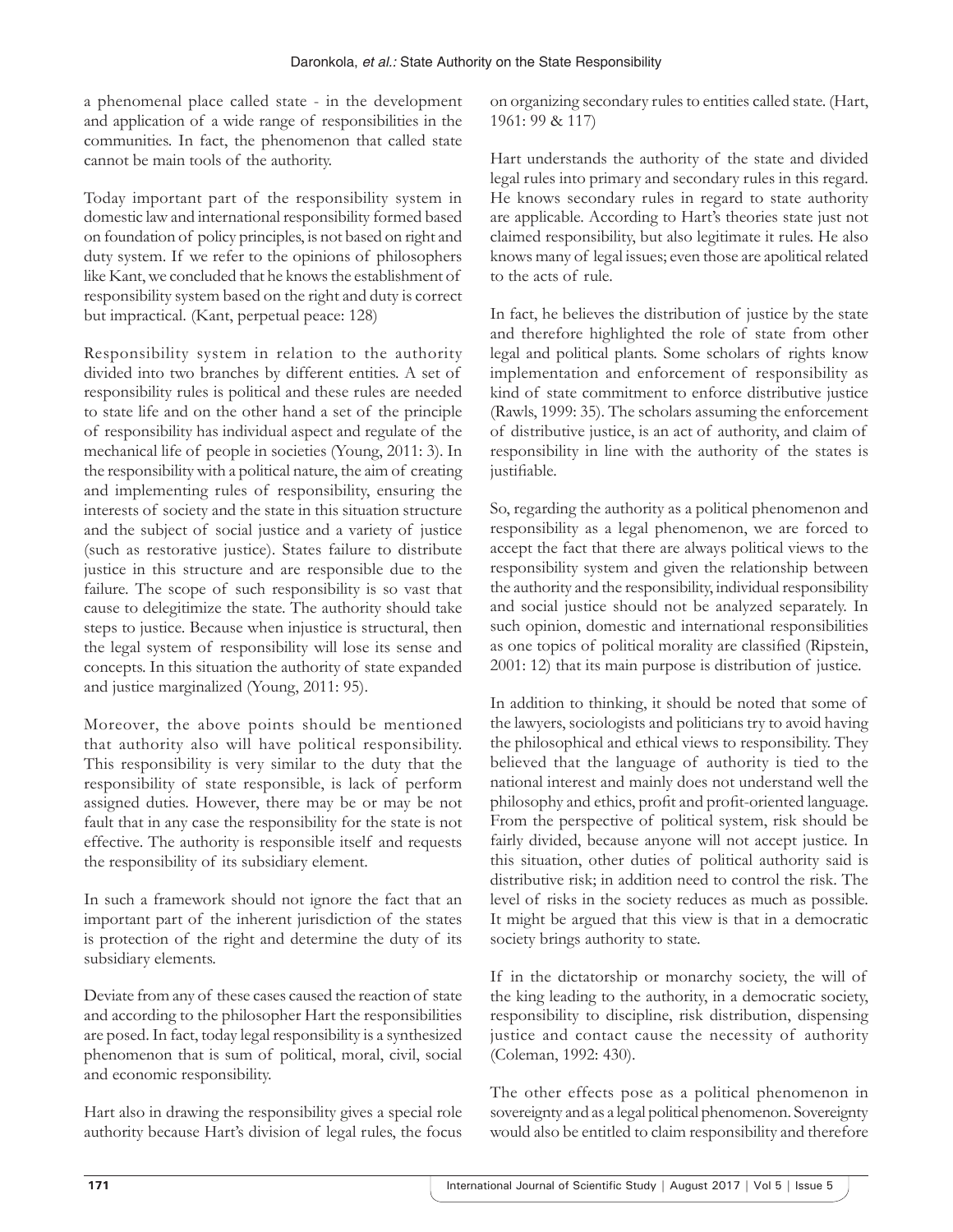responsibility is demanded sovereignty introduction. The sovereignty causes the "duty to respond" to the enjoyment of this right would also be created. This right knows the authority competent at the national level to address the responsibility of residents and at the international level competent to follow international responsibilities of international law (Chinkin & Baetens, 2015: 2)

Sovereignty is for the state and claimed responsibility from the sovereignty enforcement. In fact, it is important to note that the state through the enforcement of the rule of law, to track responsibility is qualified, but it's not enough. Because the state is not a holy soul that does not sin, and the state must be responsible. So in discussions of the development of responsibility, to take care the state is not jurisdiction to decide on responsibility, is not immune from responsibility. According to the existing procedures as well as poor history of countries on human rights violations or violations of the rights of sovereign countries and other countries, authority cannot be a good excuse to consider immunity of countries of international responsibility.

# THE RELATIONSHIP BETWEEN STATE AUTHORITIES WITH RESPONSIBILITY **CONCEPT**

#### **The Basic Theory of Authority and Responsibility**

After we knew the authority phenomenon are closely associated with the issue of responsibility and the relationship between the national and international levels are significantly visible we must understand how should be the relationship between these two concepts and what phenomenon else is needed in relation to both the formulation of logical ratio. Because they may have different views, numerous as justice, welfare, security, discipline, interest and ethics is the main phenomenon that is the ability to maintain the necessary balance between authority and responsibility system.

Historically, the main part of the theories regarding the relationship between the authority and responsibility of countries based on natural law and moral responsibility is shaped and almost dating is much more than other issues. States are corrupt morality and public morality cannot be turned into a universal and comprehensive ethics. If states are clear ethics, states will have no criterion for evaluating behaviors. But states can use their authority to adhere to the principles of ethics (Araszkiewicz, 2015: 11)

In this context the moral and natural rights is relationship between state authority and international responsibility. One cannot deny the authority of the state in implementing the responsibility system and the best index to prevent state authoritarian are resorting to natural law. It should appeal to the natural law and ethics rules in the area of responsibility of sovereign states organized.

In this regard it should be noted that phenomenon called authority is the product of situational and positive rights, will not easily bow down in the face of natural rights.

On the other hand the conflict of moral and ethical responsibilities (compensation-centered) is also very important in reality. In such a situation we need to know which of these cases are superior to the other? The state certainly will not be able to handle the situation in society, and waiting ethics longer. In particular, today in the international responsibility system, economic-driven and discipline-driven theory has particular importance. Lawyers emphasize on theories such as absolute responsibility and risk theory is also the reason for this.

According to the opinions expressed on the relationship between responsibility and authority of the countries, we should expressed that due to the rapid growth and acceleration of information and communication technologies in the present day, you cannot simply use natural rights and traditional tools of moral to link countries authority and responsibility to each other.

In other words, the new situation of the international society requires economic-driven and discipline-driven theory is able to grab a growing international society to coordinate more. Perhaps a kind of moral ethics that also called intergovernmental ethic used to resolve this problem.

## **The Scope of Responsibilities of the Authority**

The scope of authority of states for development of responsibilities is the important points on the relationship between states authority with concept of responsibility. According to this principle, we need to know mainly behavior resulted of countries authority under what conditions the will have international responsibility for them? Or against whether any entity in the interest of a country or authority do behavior will be responsible? Whether in the international law system the responsibility of the state or authority of state is more important?

In response to the preliminary question to say who could be responsible for its direct relationship with those who have acted contrary to the legal rules and in this regard, no situation can be a source of immunity, unless international law don't believed to such immunity. In this context, the Convention of diplomatic rights or consular or immunity of property and or documents related to the countries mentioned. Hence we can say that the authority cannot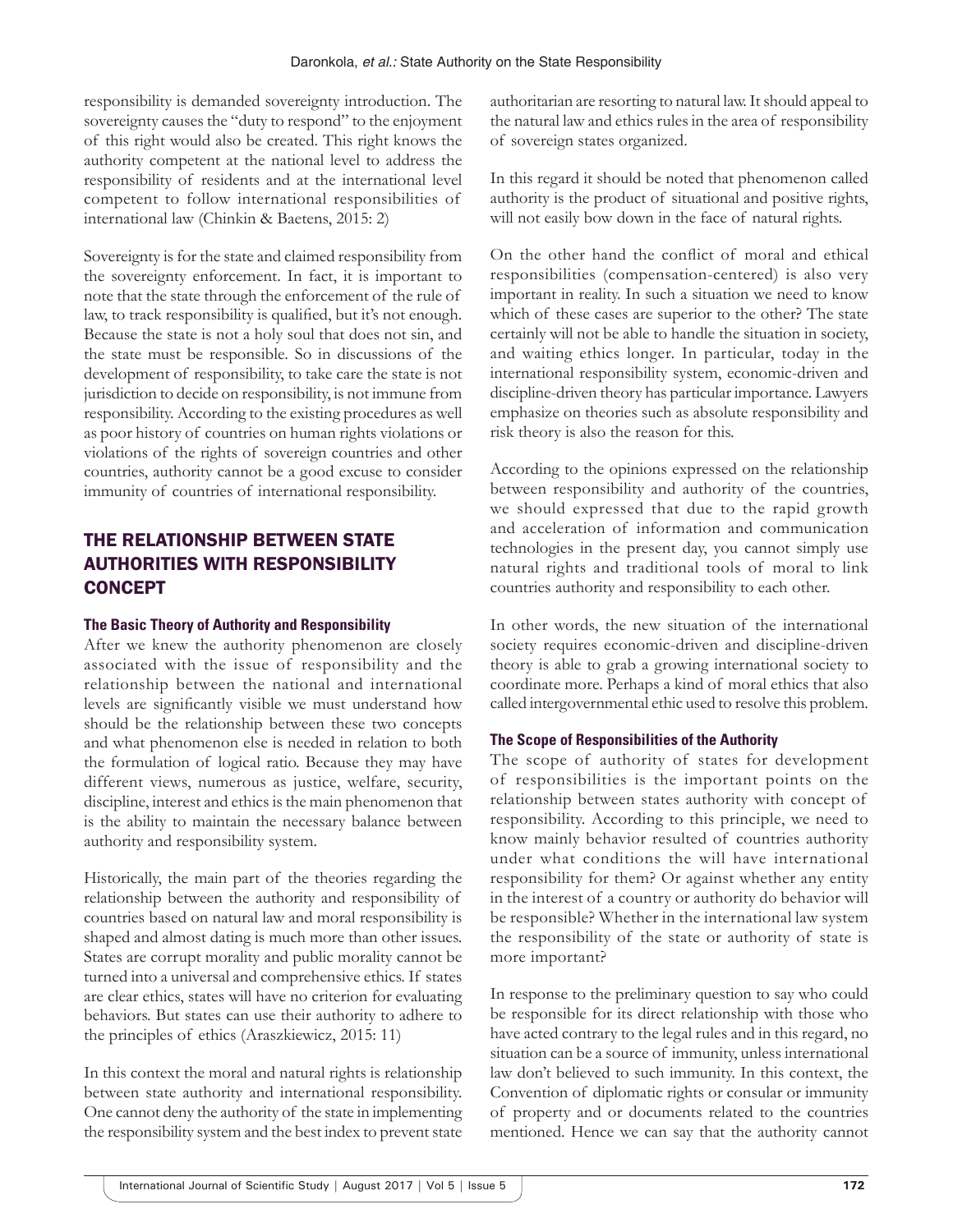provide grounds for exemption from responsibility unless authorized by law.

From the perspective of the current procedure in international law also observed that only certain things can be a source of international responsibility in favor of the authority of state.

## These categories include:

A collective treaties such as the 1964 Vienna Convention on diplomatic relations, 1967 Vienna Convention on Consular Relations, 2004 UN Convention relating to the Jurisdictional Immunities of States and their property and other similar cases 2: international discipline and safety 3: the principle of fairness 4: self-defense 5: countermeasures less than war in the relationship between the authority and responsibility must be taken to such right of states to selfdefense be noted.

Using the authority of the country in order to defend the territorial integrity or defend its nationals, the requirement for exemption from international responsibility provided. But in this context does not behave as a responsible authority, is responsible and should be held accountable. Especially in situations the subject's response to the actions of other countries stays away from the principle of proportionality. In fact, mutual measure to maintain the authority of the state (Ragazzi, 2005: 49)

However, due to the rational order that power must be tools of justice and the state must consider justice as one of its essential task, so authority is a state legitimate power to use force in the direction of justice (including social and legal).

In international humanitarian law and international criminal law is also based on the theory that the state is misusing his authority will be responsible and accountable. In this situation, the state to extremes in their actions based on the error theory is responsible.

States in accordance with their behavior can include an act or get rid of it, provide the requirement of international responsibility for country. As well as citizen's behavior of a country inside or outside the territory of which the state could provide its international responsibility (Bonafè, 2009: 11)

The main cause of the responsibility of countries due to individual's behavior because his authority did not prevent the error of their nationals. This is largely the fault of the state is based on state responsibility through its authority. John Rawls's obliged political power to dispense justice and one of its duties is enforcement of a variety of the responsibility in domestic law by refusing this duty,

provide international responsibility of countries. He says responsibility in domestic law is an important tool for maintaining political integration and prevents chaos and ensures equal rights for everyone is based on distributive justice (Rawls, 1999: 54).

# INTERNATIONAL RESPONSIBILITY OF COUNTRIES FOR NATIONAL LAW ENFORCEMENT

Countries are entitled and obliged to implement its national law and the meaning of international responsibility with national law enforcement, review of that part of the authority of the state that is in conflict with international law or human rights in the countries sometimes authority support international law or suppress it.

Since the relationship between the authority and country's international responsibility cannot considered, but was unaware of the impact and its effect on domestic authority of countries. Because the state always in the discussion of international responsibility, the role of civil authority, as well as the need to refer survival and it essential for independence and equality with other countries. They know their authority from national law enforcement.

The basic duties of the authority are that the society is so safe for everyone is free. It is also the duty and authority of states that posing beside the discipline. It is clear and obvious that single person cannot be happy without freedom and society without discipline cannot grown free men. So both topics of human rights and authority are necessary to each other and powerful state cannot necessarily be an authoritarian state that suppresses freedom. In this regard, the state with respect to lack of authority or inappropriate use of his authority could be responsible. Because the requirement of an international society is peaceful and stable countries that is not possible except through the implementation of national legislation. However, country cannot claim what is located within the borders of one country, and there is no relationship between peace and international security and therefore the international society has not right to interfere in the affairs so-called related to internal developments of countries.

To resolve the conflict created between the domestic authority of the country and international responsibility system, the authority of the domestic society interpreted as part of the authority in the international society. With this approach, not only the authority of a state is an internal affair, but also can be an international issue. On other hand state due to international law forced to justice their nationals that one of the main reasons needed to state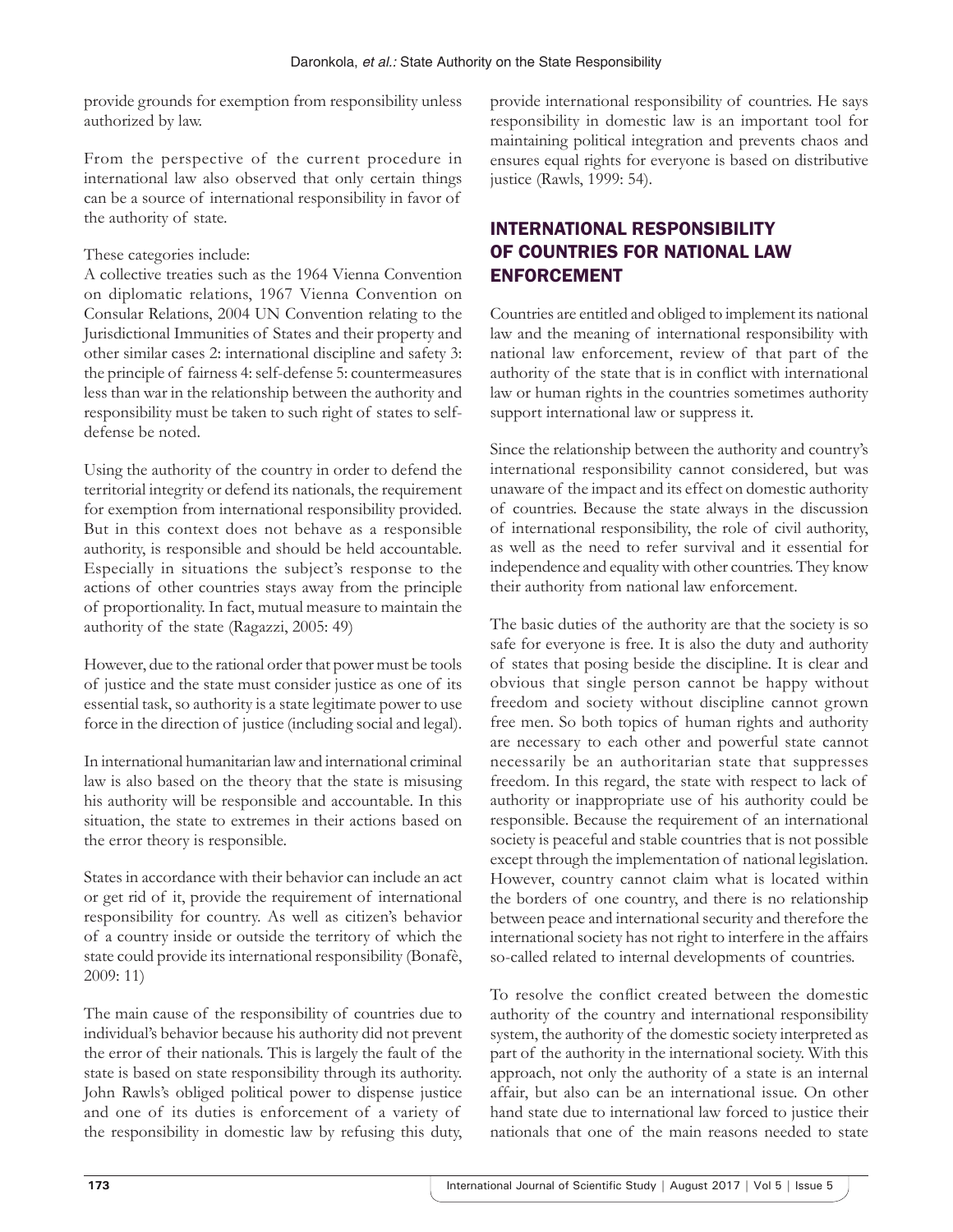intervention in the issue of responsibility in domestic society can be called restorative justice.

The state should be based on qualifications which were granted to it based on the rule of law and to take the necessary protections of the rights of its nationals. The scope of supports in the domestic and international society is expanded and cause actual and national jurisdiction (global) provides the judicial system of a country.

The state also uses its authority to extend welfare and this task seems so obvious that is also a moral duty. Otherwise, the basis of existence of state with respect to the minimum such as discipline and security defined. In fact, one of the functions of the responsibility system is restoration of welfare for the people and countries (Thompson, 2005: 99). Today in the international human rights, development rights or human rights of thirdgeneration expanded that are referred to such issues. Because historical experience has shown that countries actually considered itself immunity of welfare and only pay attention to the issue of security and discipline, and move towards authoritarianism.

Therefore, international law should not be organized in such a way that the authority of a state influenced. As stated, paragraph 7 of Article 2 of the UN Charter forbidding organization such as the United Nations of intervening in affairs essentially is the jurisdiction of a country. Because the Articles such as Article 2 of the UN Charter mainly are aware that reduce the authority of a state has consequences. Also according to the international responsibility plan the country are responsible in such way that their authority will not diminished (Yarwood, 2011: 78) and responsibility plan rely on the subjective theory of responsibility or error theory also emphasized on this issue.

Accordingly Chapter 6 and 7 of the UN Charter should be enforced in such a way that don't damage to this important affair. Because experience has proven to remove the authority, a different authority cannot immediately replace. The current situation in countries such as Iraq, Libya and Syria in recent years is evidence for such issue that lack of power has such effects on people. The reason for this is that authority cannot be only an administrative and bureaucratic structure.

Spiritual beliefs of nationals of each country to legitimacy and power of authority formed large part of authority. Also, according to the Statute of the International Court of Justice (Article 36), addressing a lawsuit adversarial needed to the acceptance of the parties, in the main reason of this decision can be seen to respect the authority of a country. However, with respect to the authority of the countries the question is how democratic state should applied its authority as a reaction in relation to its nationals in relation to discipline and justice?

Only a democratic state in creating institutional structures should not be democratic but in their behavior has to observe the principles of democracy (Scheffler, 2001: 12)

In response the state against the people responsible behavior, should be applied the authority in such way that the principles of democracy, such as freedom and human rights does not threaten and to protect the authority of a country, basic principles of human rights suspend and to achieved this matter the rule of law used.

# THE CONFLICT OF AUTHORITY WITH THE COUNTRY'S INTERNATIONAL RESPONSIBILITY

Due to lack of a centralized political power or authority in international law system, opinion and will of the majority cannot be a legal obligation for countries in minority. It means cannot be evidence of responsibility rules as the secondary rules of law despite the power of a powerful entity will have the ability to enforcement. But this weakness in a different way can be compensated so that if the responsibility rules resulted of a right, then can becomes a duty for others (Eternal Peace, Kant, p. 132). In fact, the international society cannot create a political entity that is more powerful from legal perspective and so the international responsibility mechanism should be organized with respect to right system.

In this framework, some of lawyers believed that the thinking over responsibility system is linear (Krabbendam, 2002: 139). In linear thinking, there is a great and ideal goal to achieve and in this situation, firstly, must be treat reasonable and consistent with the preset principles second, achieving the great goal that we have set for ourselves. We seek to meet goal in the international responsibility system or goals to solve problems for the restoration of discipline and justice? (Non-linear thinking) (Krabbendam, 2002: 147)

It seems the lack of a centered and acceptable authority for all members of the international society, now do not be looking for a specific and excellent purpose in the responsibility system and also procedures proved the main purpose of international law and institutions such as the International Court of Justice is solving problems. Although in the Court votes evidence of the Court efforts to induce peace and security also observed.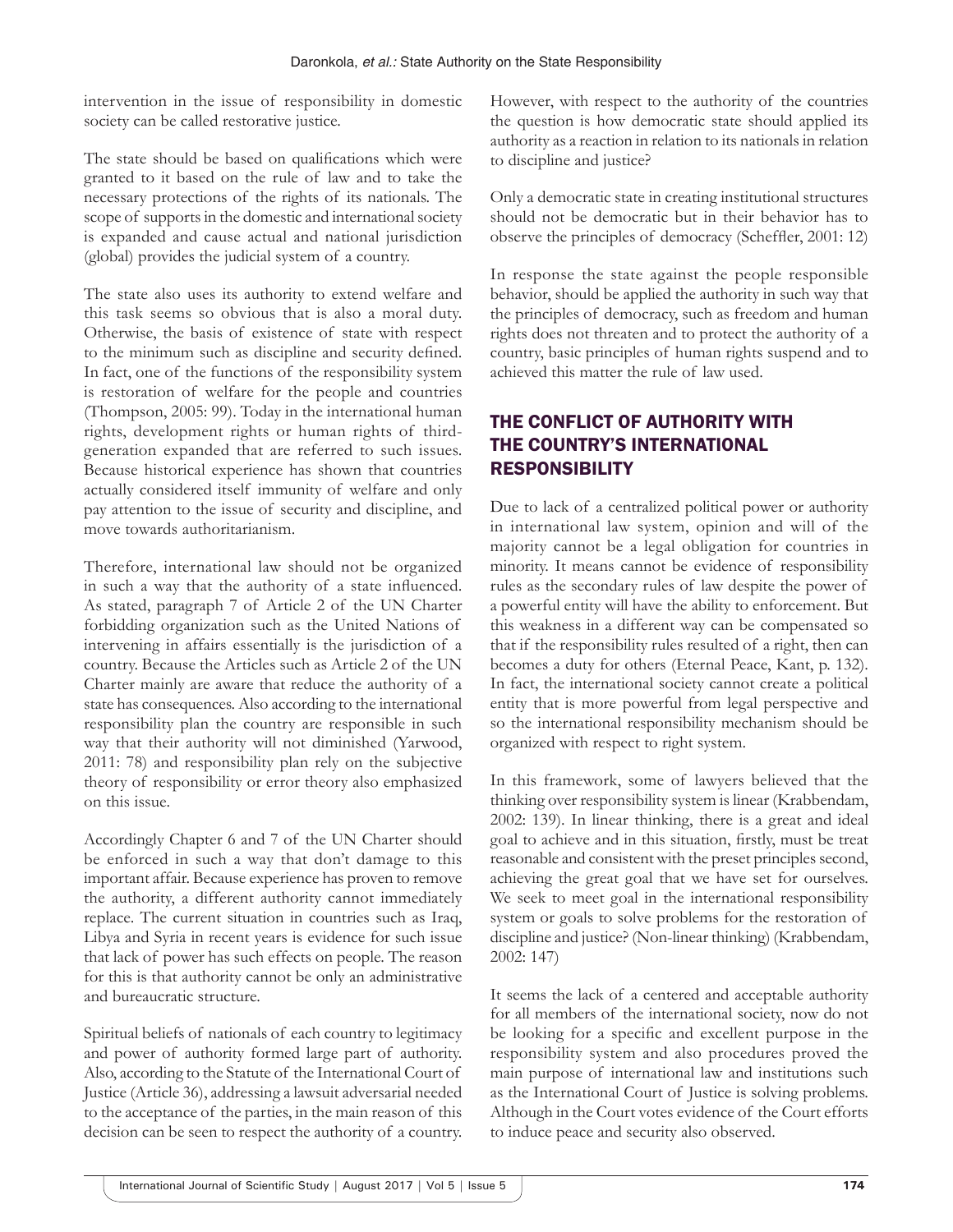However, we must see what the solution is and what methods can be used to solve the conflict between authority and country's international responsibility with the minimum possible damage?

Perhaps the answer is democracy in the world organized and the state authority managed. (Meyer, 2009: 58). The authority for any reason is not good and for any reason the authority should not ignored. If the international responsibility system decide to delete or modify the authority of a state, at first must has an alternative to it. Because in practice what is more important than the existence of an authority, is the subject of lack of security caused by the absence of authority.

On the other hand international responsibility supporting discipline, security and justice cannot ignore countries international responsibility. Recently, some developing international organizations, know it as the best alternative for the lack of state authority but it should know that cannot relied on international organizations unless the legitimacy and effectiveness of the organization measured.

In practice one of the best criteria for assessing these organizations is accountability and responsibility (Meyer, 2009: 29).

If the international organizations and institutions are responsible for the authority which granted to them, then have the legitimacy and such authority is not created unless all countries from all or part of its authority in favor of the organization ignored.

In line with decreasing the authority of countries and replace it with the authority of a public international organization, integrated international authority and responsibility system cannot without a centralized system with judicial and executive functions have been possible. The feature of centralized power of justice distribution, power, wealth and will is responsible for ensuring fairness in the international society should undertake this duty. Accordingly, justice, power, wealth and responsibility distributed when there is enough authority against competition or annoying elements and in the internal structure divided the authority's interests properly among its members.

It is obvious that in light of the ignorance of part of country authority, whole authority of a country should not be destroyed (Chinkin & Baetens, 2015: 71), because states have a famous public framework in legal and political equations that are part of its nature and matter (Chinkin & Baetens, 2015: 144) and the public nature must be preserved in order to protect the interests of its nationals.

The public nature should not be confiscated in favor of specific individuals and for this reason the immunity of the countries, their property and country officials considered to be able to perform the duties of the country authority. The individuals are a manifestation of the authority of a country and under certain conditions as a result of enforce of authority of country has not responsibility.

Also the authority of the states and therefore authority of the international society and comprehensive organizations should not undermine therefore countries have a duty to take care of it.

They are careful to respect imperative laws and are responsible, so the right for them determined, as a result, they are entitled to pursue the implementation of imperative laws by others (Ragazzi, 2005: 31).

The international legal and political authorities offending countries implement international imperative laws. According to this thinking, some forbid the authority influenced by the responsibility because responsibility is direct result of right (book Malcolm Shaw, p. 781), and it is not known as the result of political citizenships or human sociality or international law of the countries.

The international responsibility system is not except of this situation. That is the foundation that leads to the rightful owner; the foundation caused us to be responsible for. It seems that this thought is nothing except reflection of the centrality of free will in rights and assignments. Because a will that is free and has the right to be free, then must also be responsible.

But this view is not alone applicability. At least in today's society that is applicable and claiming the rights, are powerful states cannot be relied absolute rights of responsibilities. Authority of states needed to create and implement the rights.

# THE SUPREMACY OF INTERNATIONAL RESPONSIBILITY ON THE AUTHORITY OF THE COUNTRIES

As was emphasized, contrary to domestic law that authority is a requirement of legislation and enforcement of law and finally responsibility is demanded, in international law, international responsibility system practically lacked a centralized political authority as its supporter and today in best kind of international political authority, states can within the framework of the UN Security Council to adopt a method similar to domestic authority.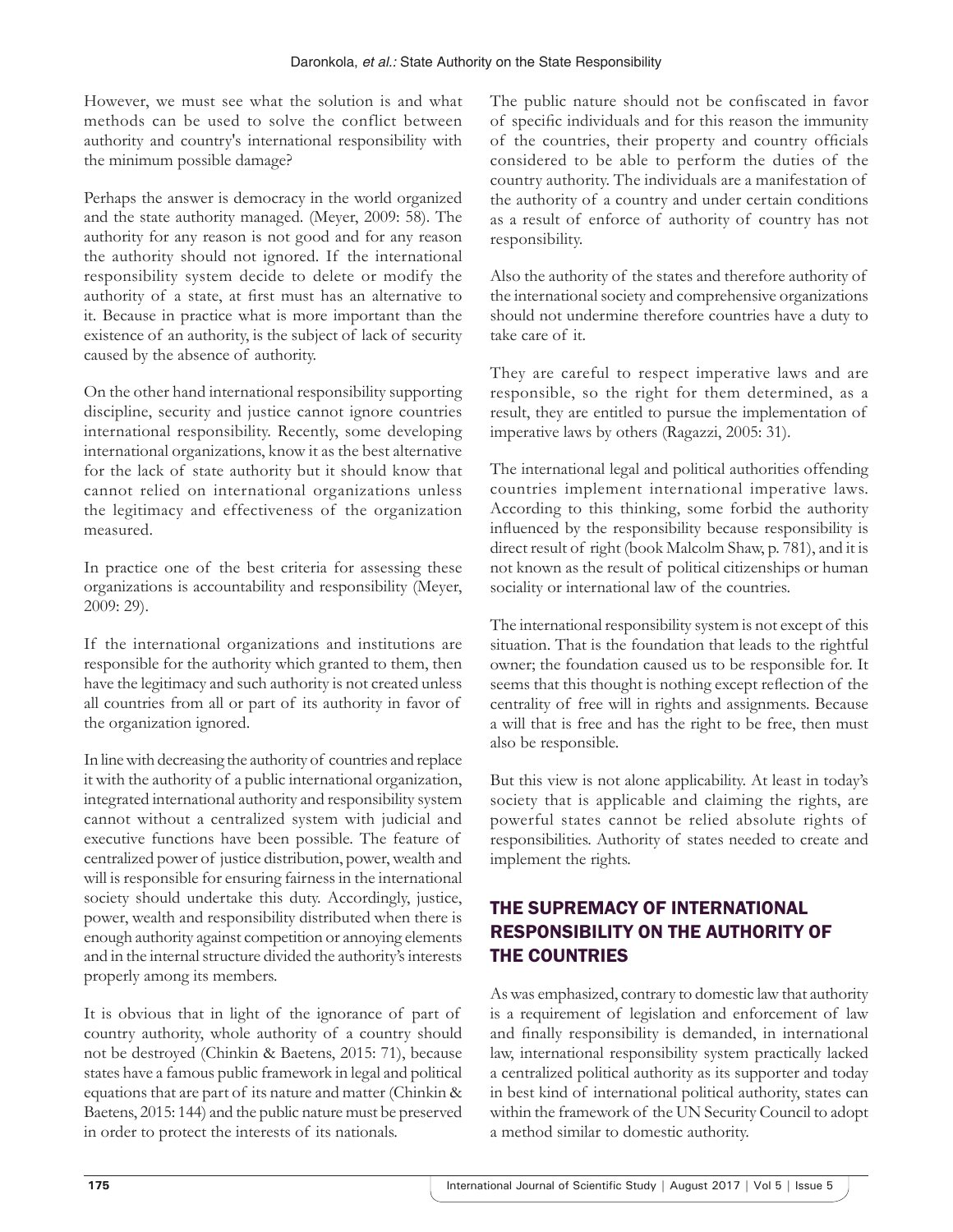This collective behavior within the framework of the UN Security Council cannot under any conditions compared with the country's authority and thus we can say that the international responsibility system in the international society is independent of the category called authority.

In fact, the relationship between the authority and international responsibility limited to the country's international responsibilities is as an international legal phenomenon and country political authority of the country as a national political phenomenon. In this regard, according to the political legal framework of the UN Charter, international responsibility should not be judged by the authority of the countries. The states because of preference of national interest, the state authority preferred to international responsibility. But the supremacy of international responsibility on the authority of the states must be properly considered reasonable and legitimate interests.

The relationship between the authority and responsibility should be justified and the major issues that must be adjusted in relation to the international authority and responsibility are the principle of responsibility, confirm responsibility behavior of compensate.

We also know that the basic framework of international responsibility of the country shaped base on failure and error against duty that they had. Over time and technology development the extent of international responsibility to damage was also widespread and this led the authority of the state in the international society is more limited than past. With the development of areas such as human rights and international humanitarian law as well as international environmental law and today the rights of terrorism, in comparison with the past authority of the state has been reduced, so that talk of a collective or organizational authority emerged in necessary time to create exceptions to the authority of countries. This organization or collective authority in some cases is needed to international peace and security, the authority of states modified or ignored.

However, a powerful state under its authority should be accountable. Responsibility with accountability is different and unlike the responsibility system that is mainly based on fault theory, accountability system based on outcome of the duty of a state. That is, if the result was going to be achieved by the jurisdiction and authority of the state, is not sure the state should be held accountable. The installations can be considered very similar to the risk theory and absolute responsibility with the difference in the theory of risk and absolute responsibility, damages is provision but in the accountability damages is not provision. In fact, the accountability is a legal obligation for the political power, and this is quite apart from the responsibility. (Yarwood, 2011: 26)

The accountability unlike of responsibility necessarily is not rooted in tradition, imperative laws or any other international rule. For accountability, a country due to violation of international law is not responsible and sometimes for this reason is responsive why not takes advantage of their authority properly (Yarwood, 2011: 61). According to this theory, countries should be responsible to a high-level institution that is now the United Nations as global sample and Europe Union as regional sample.

So we can say from the point of view of historical and intellectual content of legal scholars, thinking is excellence to accountability and responsibility on the authority of the country has become widespread. Examples of this claim can be found in the rule of law " trial now or extradite now" seen based on this rule, countries or international criminals should be tried in his country or if they cannot take advantage of his authority and that person will be prosecuted, he is a person to another country for trial will be refunded.

# SUPPORT THE INTERNATIONAL RESPONSIBILITY OF THE AUTHORITY OF THE **COUNTRIES**

International Law in organizing the international responsibility system only to limit the domestic and abroad authority and in many cases to be tried by the responsibility, the authority of the state protects and even strengthens them. Because international law is aware that there is a lack of integrated international authority, the authority of island countries can only be an effective tool for maintaining discipline and security throughout the world.

Such authority can take action to restore discipline at the national and international level to assist the country of the world. In this regard the United Nations Charter has placed a special place for the authority of country and if the legitimacy of authority arising from it, the duty of the state is enforcement of authority. From this perspective, the state to carry out its duties under domestic law or international law entrusted to him could use his authority. There is a contradiction between domestic and international duty of the state takes shape but in any case if an international duty to eliminate or remove the domestic authority of a country take shape cannot be considered legitimate international duty.

What that paragraph 7 of Article 2 of the Charter of the United Nations referred to this point. The role of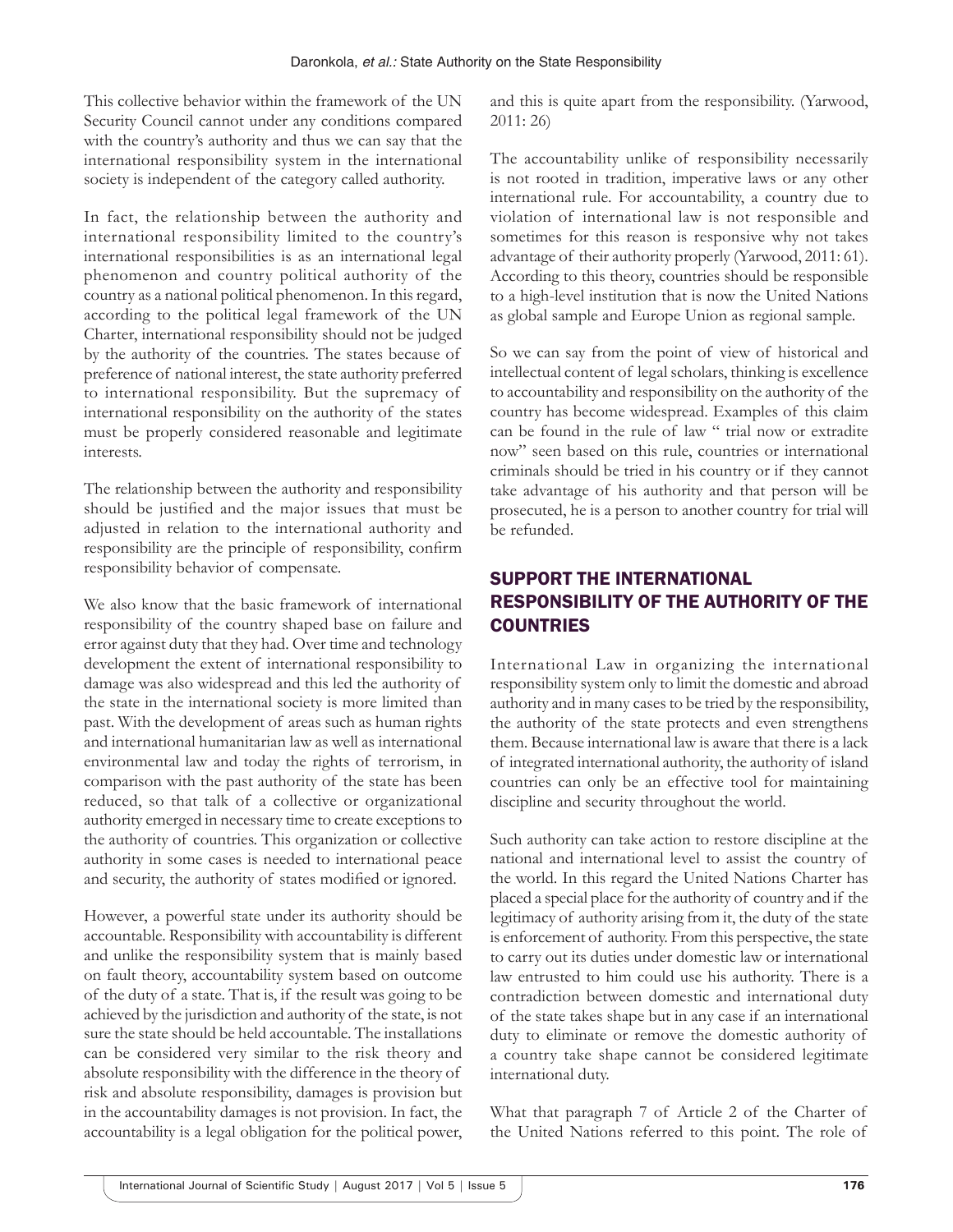international law in defending the authority of the countries focused to defend the legitimate authorities against the illegal authorities and different backgrounds can challenge the enforcement of illegitimate authority of states and bring international responsibility to the perpetrators.

Issues such as the environment, diplomatic and consular law, security, terrorism, and human rights, invading countries and ignoring the law, unlawful use of force and so on, such cases are the responsibility in relation to their ignoring the authority of a country. For example, certainly terrorism is one of the phenomena that challenge the authority of states. Terrorism has several effects that are killing people and. but imagine that a sonic bomb will explode with no damage. In this case what are damaged countries? In this situation the most important thing that damaged is the authority of a state. Or if the privacy of an embassy attacked or a public ship without observing rules of international law, inspected, here the only thing that damaged is the authority of states and countries. (Lund, 2004: 24)

The authority of the state due to factors such as riots, chaos, piracy and … threatened. In these cases endangering state authority, is an act of responsibility. It means in relation to responsibilities, sometimes the responsibility to protect the authority of state and sometimes tries to control and limit its authority. In such cases international law consider legal action for countries that strengthen their authority in the international arena. In other words, international law with the responsibility of developing international rules are sometimes attempting to deal with offending countries and sometimes regarding the rights and immunities for countries, assists the authority countries.

Therefore current international procedure suggests that responsible behavior of countries can be placed in two categories. The first category includes acts that harm the rights and authority of a country and the second category includes behaviors that regardless of whether a particular country has been affected or not, a daring and rebellious than the general rules and imperative laws is considered. As mentioned in the first case, the responsibility system dealing with illegitimate authority and in the second case, a rogue authority to comply with international imperative laws will guided.

The authority of the countries in support of international law and international responsibility system, include "relative principle" and in some cases allowed some weak states to restore or create their own authority, undermined the authority of other countries and violate it. In the same way that it is now one of the biggest criticisms of international law, (Meyer, 2009: 163) in other words, the rules that are

written by the victors, causing international authority sent for them should be reviewed because it systematically rules would reduce the authority of other countries.

In this context, the right of autonomy of nations in determining self-fate or the right of independence of country in international law pointed out that in order to restore the authority of the colonized countries were created.

Along with recent thinking, there is the responsibility of protection in international law that gives to political system allow interference in domestic affairs of a country. In the international society cannot monopolize international responsibility for the authority of some tyrannical state and responsibility to protect is one of the topics excluded the responsibility of the monopoly of some state (Chinkin & Baetens, 2015: 24)

As well as international humanitarian law and committed crimes by the state cited if necessary we will require the authority of states to bring to justice. In this context, quasilegal and political actions resulted of season six and seven of the UN Charter cited that the seasons are looking for consensus among legal authorities against an authority with illegitimate behavior.

Basically there is the political belief that power cannot be quiet and the essential task of any state or authority, discipline of the universe and the world are based on the inner model. Power detects abnormal conditions and to support the norms to address their disorder. Accordingly, the state cannot be indifferent towards what are they located in the nearby society. This approach has resulted in the creation of the right to protection under international law and so logical that today has become a supporting role. Today the basic mechanism of responsibility for supporting the central state authority violated trespassing because it is based inhumane acts and the violation of the authority is the few cases ignoring the legitimate authority of a state.

In fact, such a state is entitled to disregard the authority of a country or obliged to override the authority of a state to protect the institution of humanity, so has not international responsibility in this regard. However, support should be regular and special procedures. (Orford, 2011: 42)

However, in this regard must ask ourselves: Is there an integrated rule that permits interference in the domestic affairs of country? (Orford, 2011: 13) Are international imperative laws can simulate the global authority? For example, can we say that there are international rule of law. Has it disadvantages to the Third World countries? What will be the role of the UN in the fragmented world?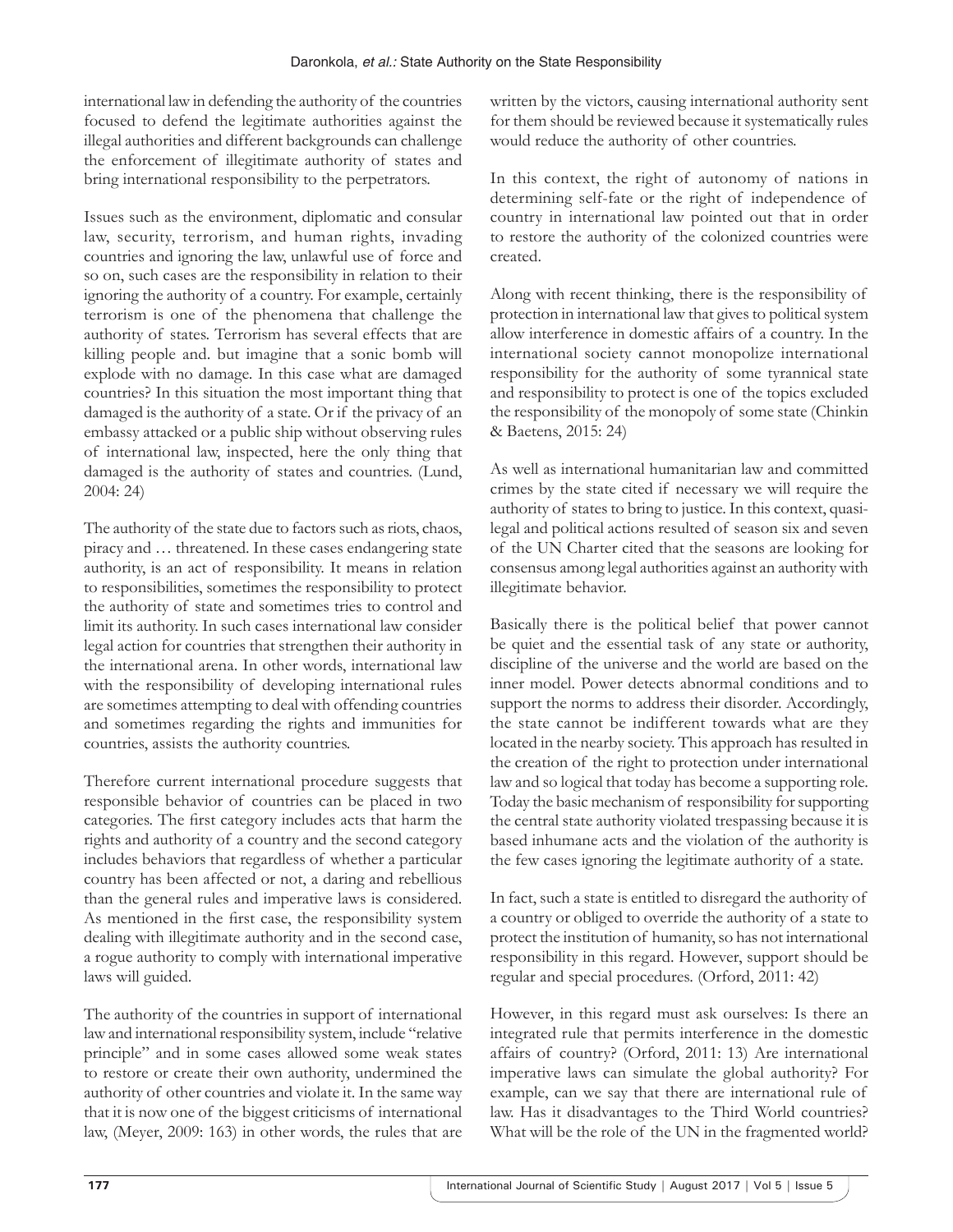To what extent is the executive power of institutions? Is the international executive authority are similar to the authority of the state? All of these, including doubt that the responsibility to protect and ignoring the authority of the countries concerned that beyond this process, supporting the authority of another state that is a right or a duty to support.

At the end of this topic can be said that in the current state of the international society, the responsibility system in general and public purposes rather than suppressing the phenomenon of authority, control and manage it, so in addition to its limit, its capacity to support the legitimate foundations of international law also will used.

Court verdict in 2010 related to reject the mutual-claim of Italy against Germany could also be placed in this category. In this court verdict decides currently human rights on the authority of the countries has been manifested in the countries ownership on their extra-territorial property, has not superiority.

# **CONCLUSION**

With a comprehensive review of the current status of the international society concluded that cannot without two important issues of international responsibility and authority of the countries, provide the international peace and security. However, the authority is a political tool and international responsibility is an effective legal tool to restore discipline and compensation and we know that the basic purpose of each of these two categories is different from each other. The purpose of the enforcement of the authority of states is establishing internal discipline and the purpose of application of international responsibility, compensation and international discipline.

But the difference in the objectives don't lead to these two categories are considered irrelevant and in practice can be seen without each of these two phenomenon, cannot be hoped peace and security in the international society. So in a logical ratio, authority not resulted in a framework to establish countries responsibility on the other hand, we see that international law, in cases given the right to the authority of the country and considers immunities for the country, and from this point countries responsibility led to the collapse in political, security and economic structure of country.

In this regard the authority and responsibility should follow the framework to keep any of them, forget another. However, due to the fact that the authority of the countries is political phenomenon and state responsibility is legal phenomenon cannot be charged due to the responsibility of the countries, the authority of states ignored. Because in the current state of the international society suffering lack of a coherent authority in the world dimension, the only real and practical tool is maintain international peace and security, and authority of countries.

Otherwise the authority of countries should be formulated within the framework of the rule of law. Countries cannot excuse for international responsibility due to maintaining the authority. As such, state authority must be tools of justice and to restore discipline cannot be considered noble cause for the authority. The international society also needs to enslave the authority of a country from international entities such as the United Nations as a framework to create a global authority used to justice, challenge authority to countries. But this theory is as valuable and proper functioning of the country that has a proper share in the benefits of creating an integrated and global authority.

In line with limiting the authority of the state, any powerful state would not be tyrannical and unjust states. Even justice can be one of the essential duties of powerful state that international society used to force other countries to the rules of international law.

For example we can refer to states in support of humankind those countries using their authority and the responsibility to protect the rights of human beings.

According to the topics, countries in the incorrect use of its local authority or non-normative superior to other authority have international responsibility. Also, due to the general obligations of states to maintain discipline, security, welfare and authority are essential duties of states. As states do not use their authority must be accountable.

Although the international current procedures for conflict between the authority and responsibility of states, given right to maintain the authority of the countries that this procedure cannot be free of problem. This is the case of Germany and Italy will be the supreme example. But in this case the Court, the German states does not innocent of responsibility in the field of human rights, but rejected the counter Italy; disputes between authority of countries and international responsibility remained.

According to the principles presented in the various parts of this paper, the authority cannot used law as a tool and according to the enforcement of national law cannot be considered as adequate reason for exempting the state from international responsibility.